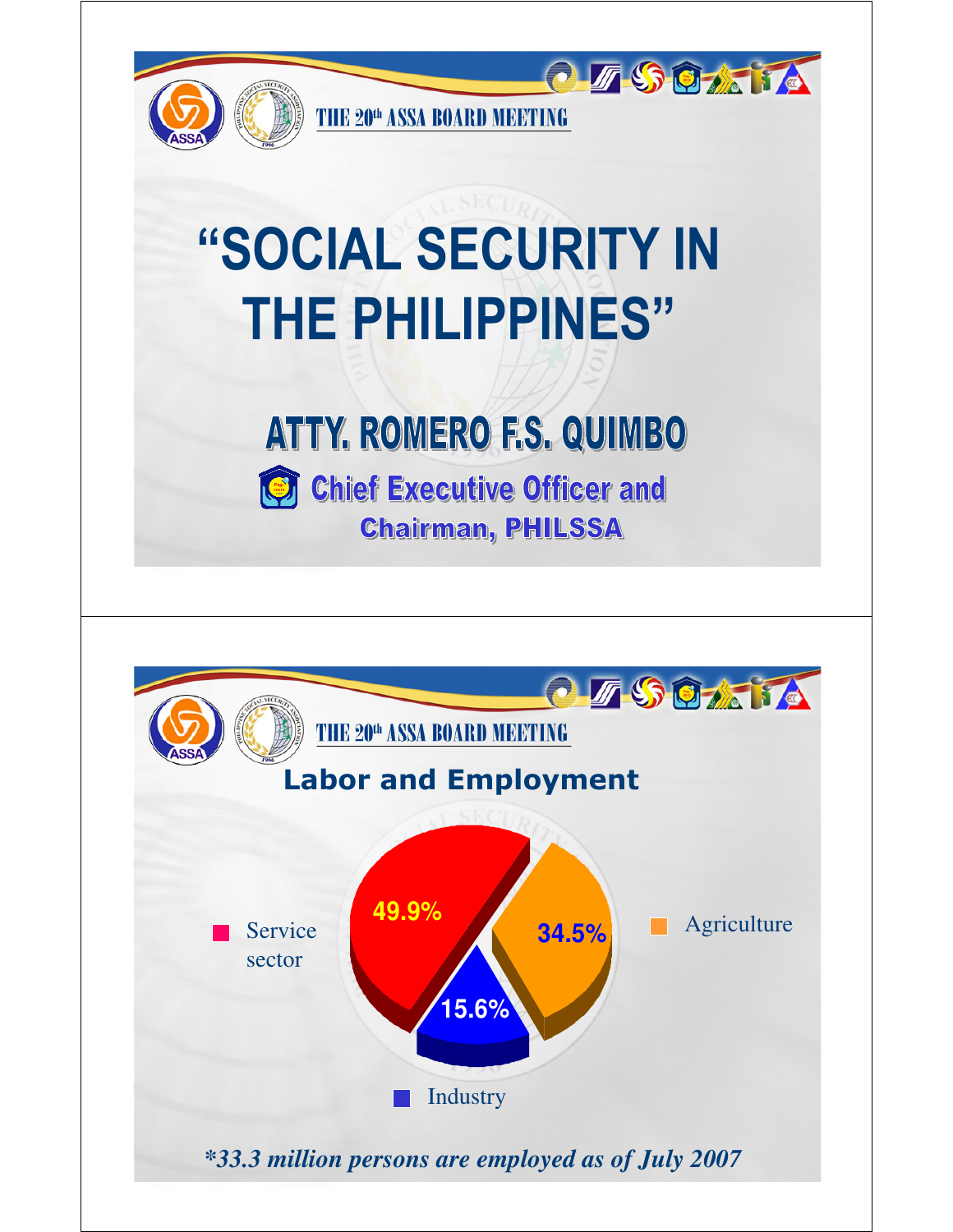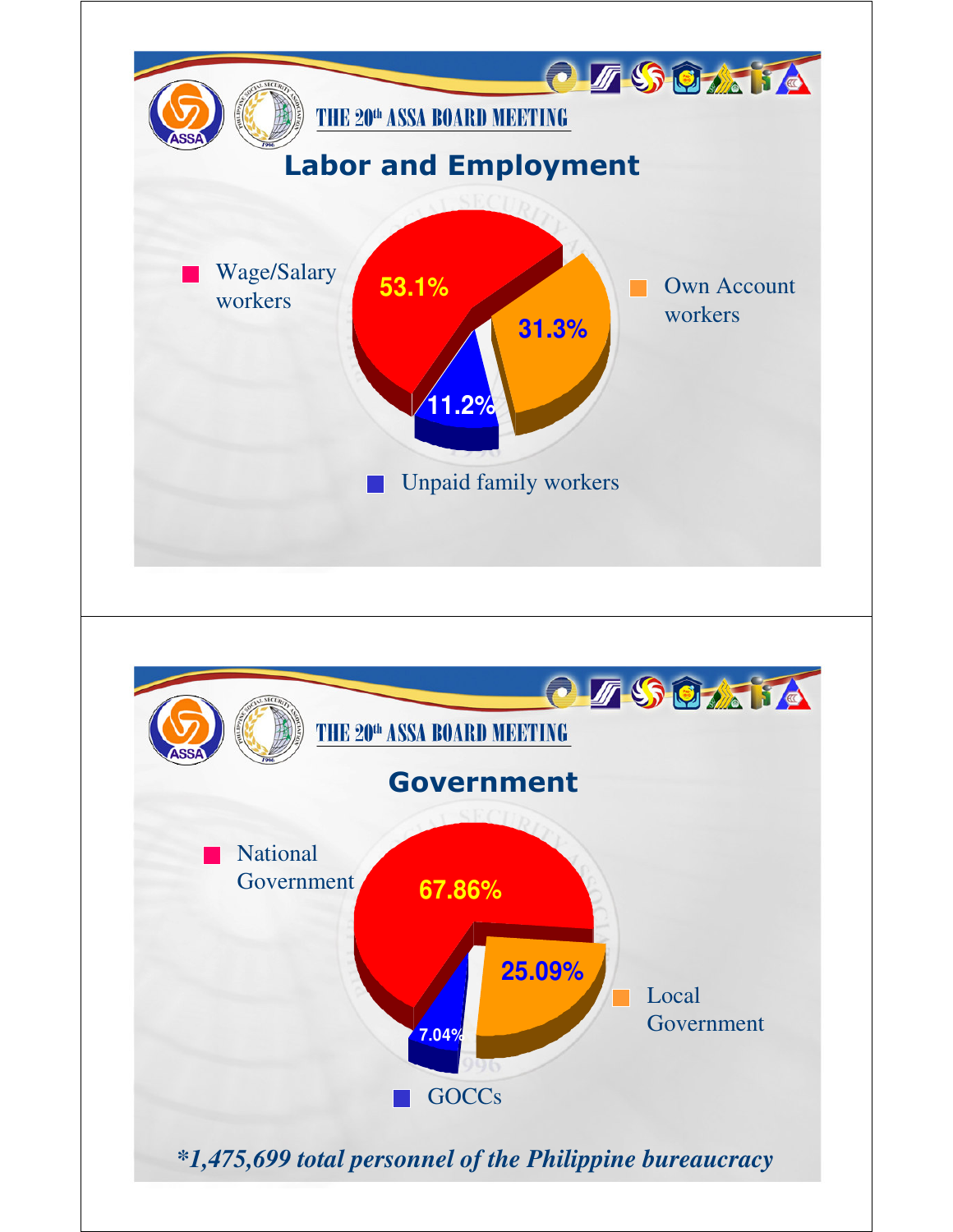

*\*15.5 million are estimated in the informal sector workers; representing 49% of the total labor force*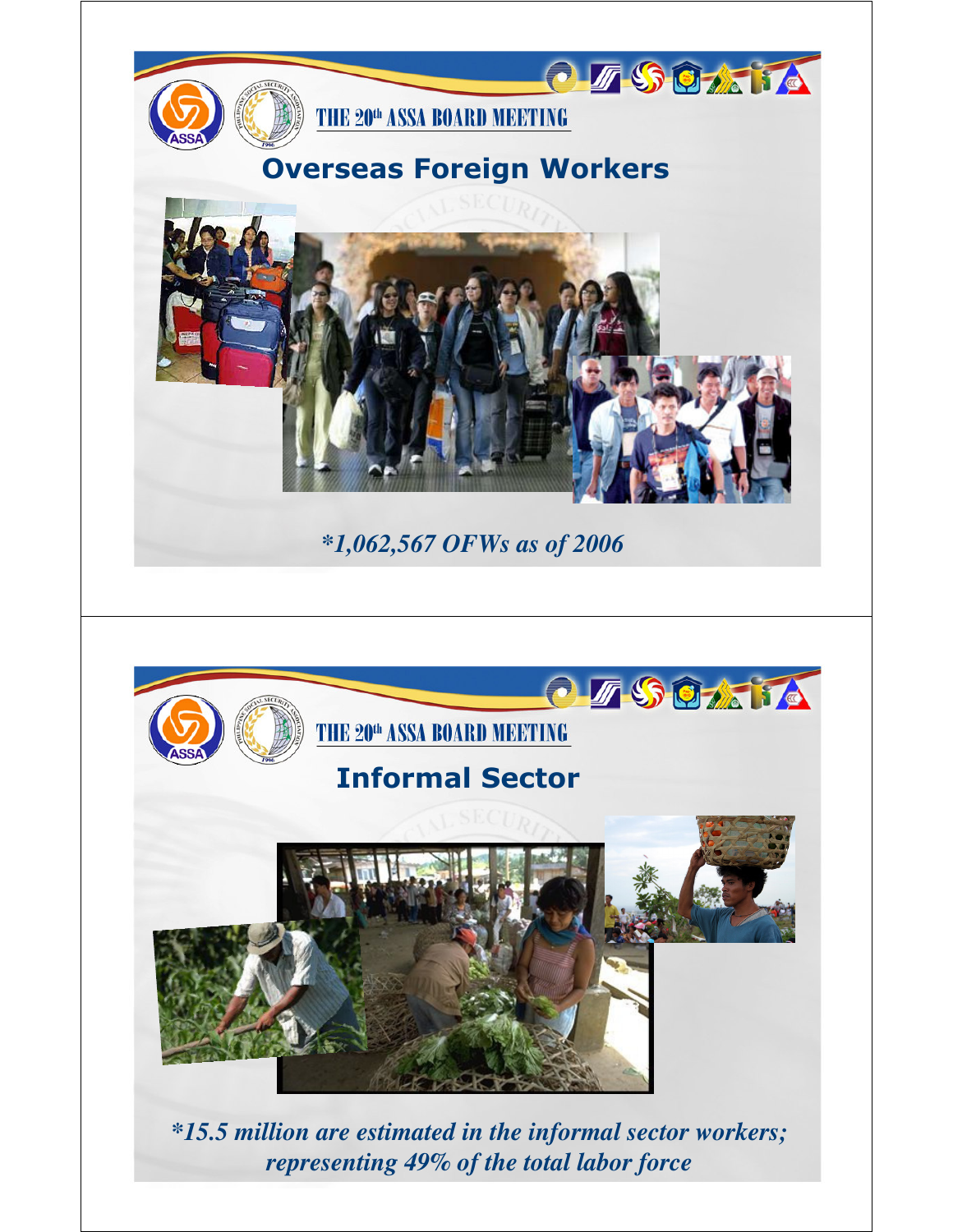

**Security Law.**

- provides financial benefits to qualified members to cover real life contingencies such as retirement, disability, death, maternity, sickness and employment-related injury resulting in loss of income or financial burden.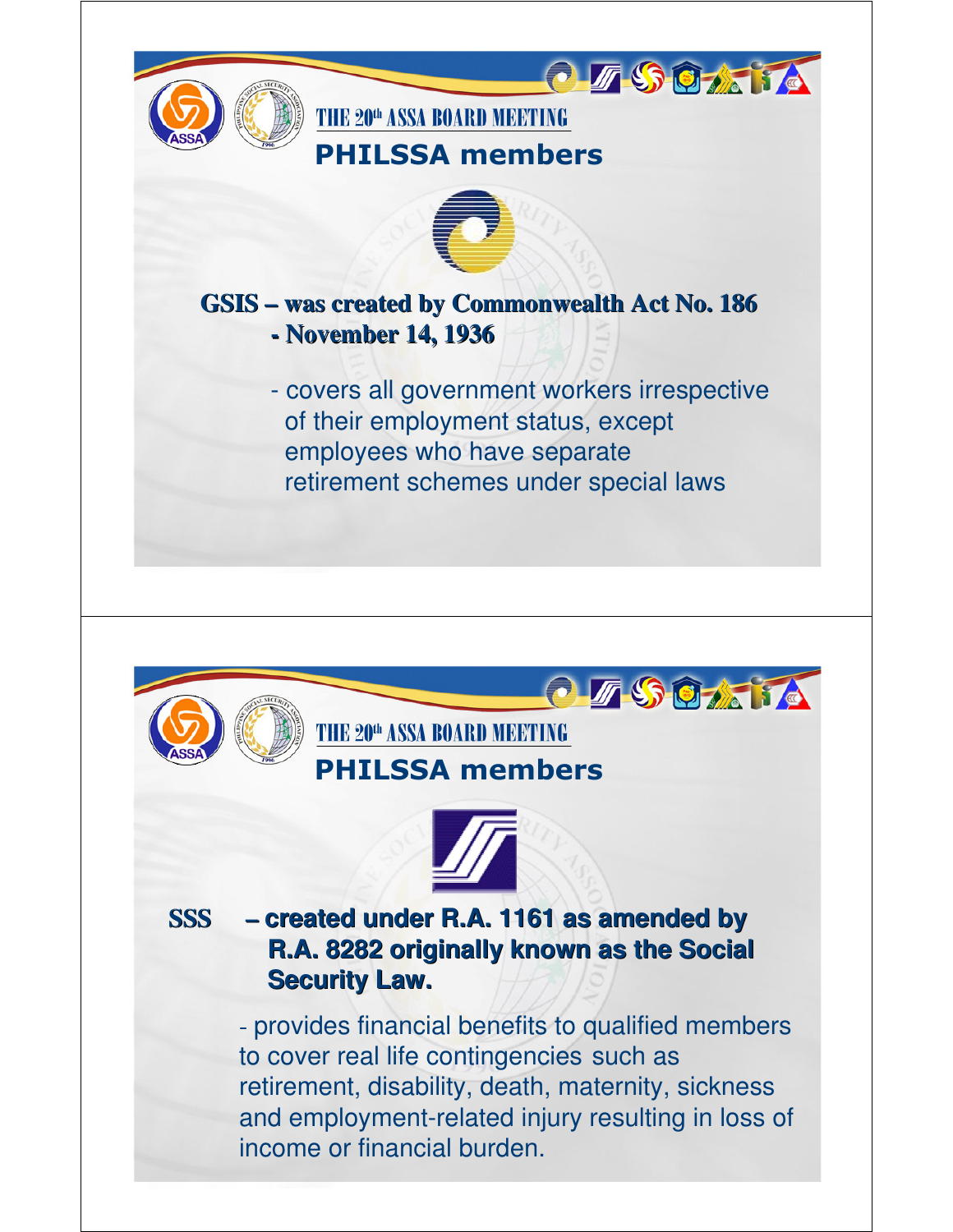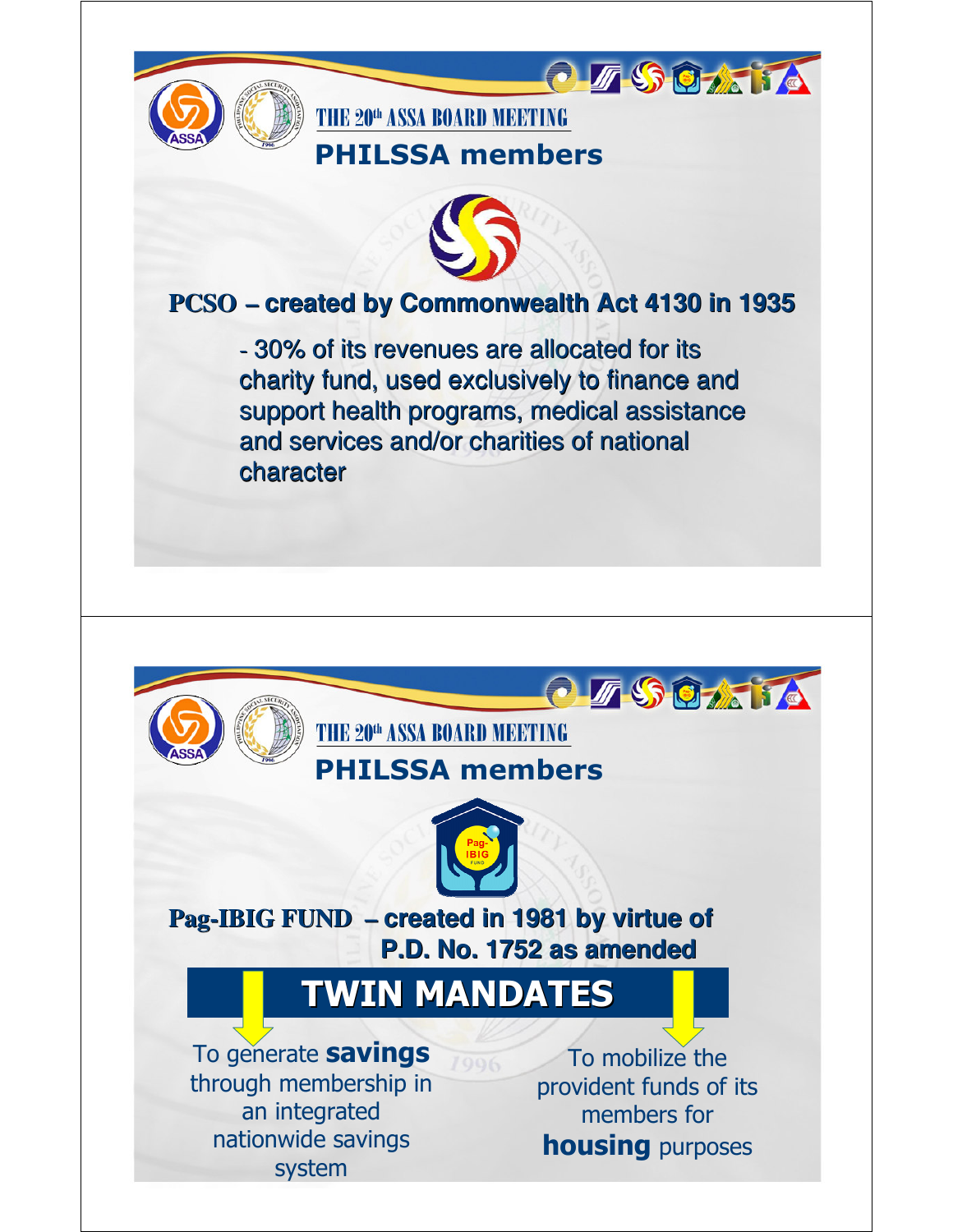

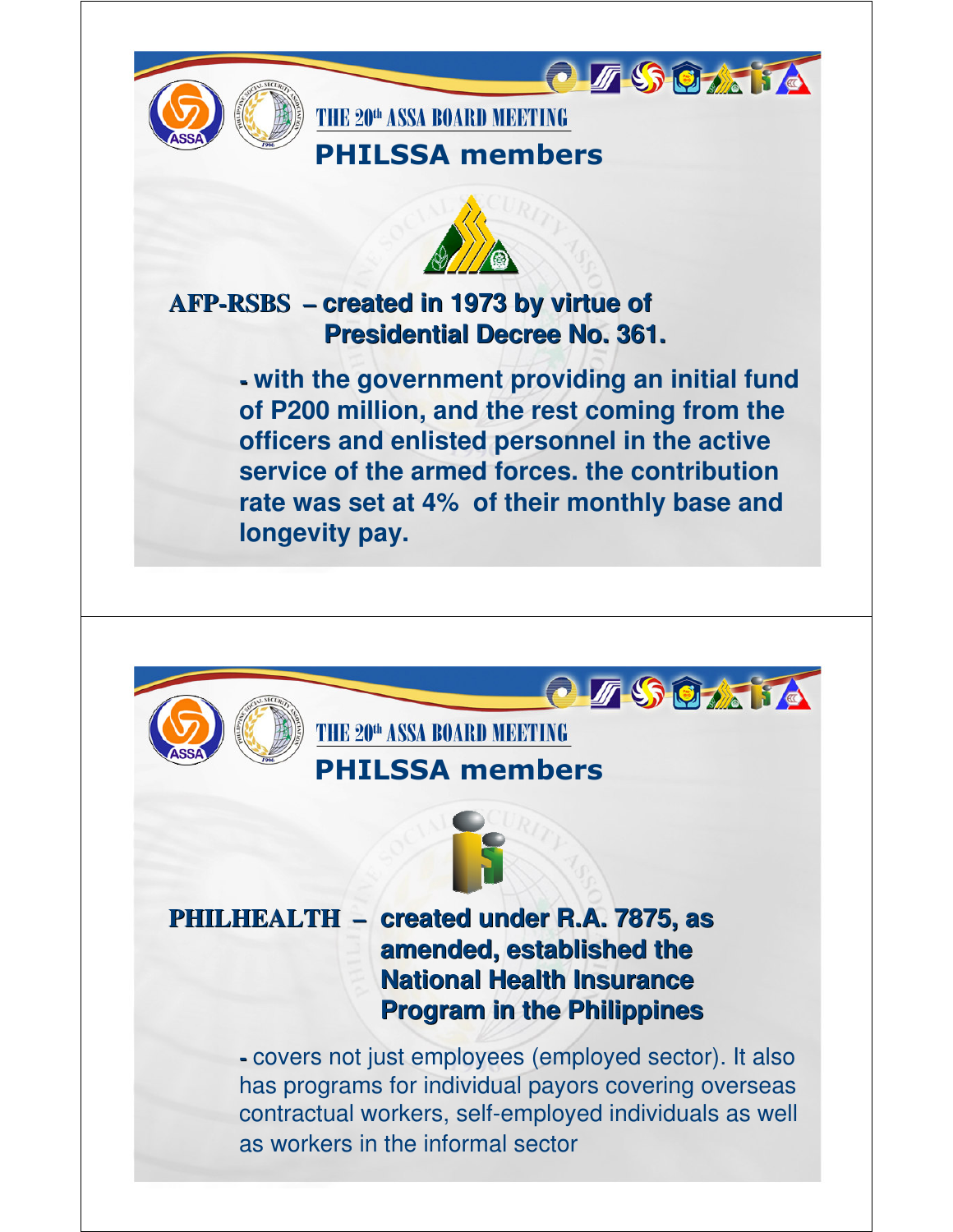